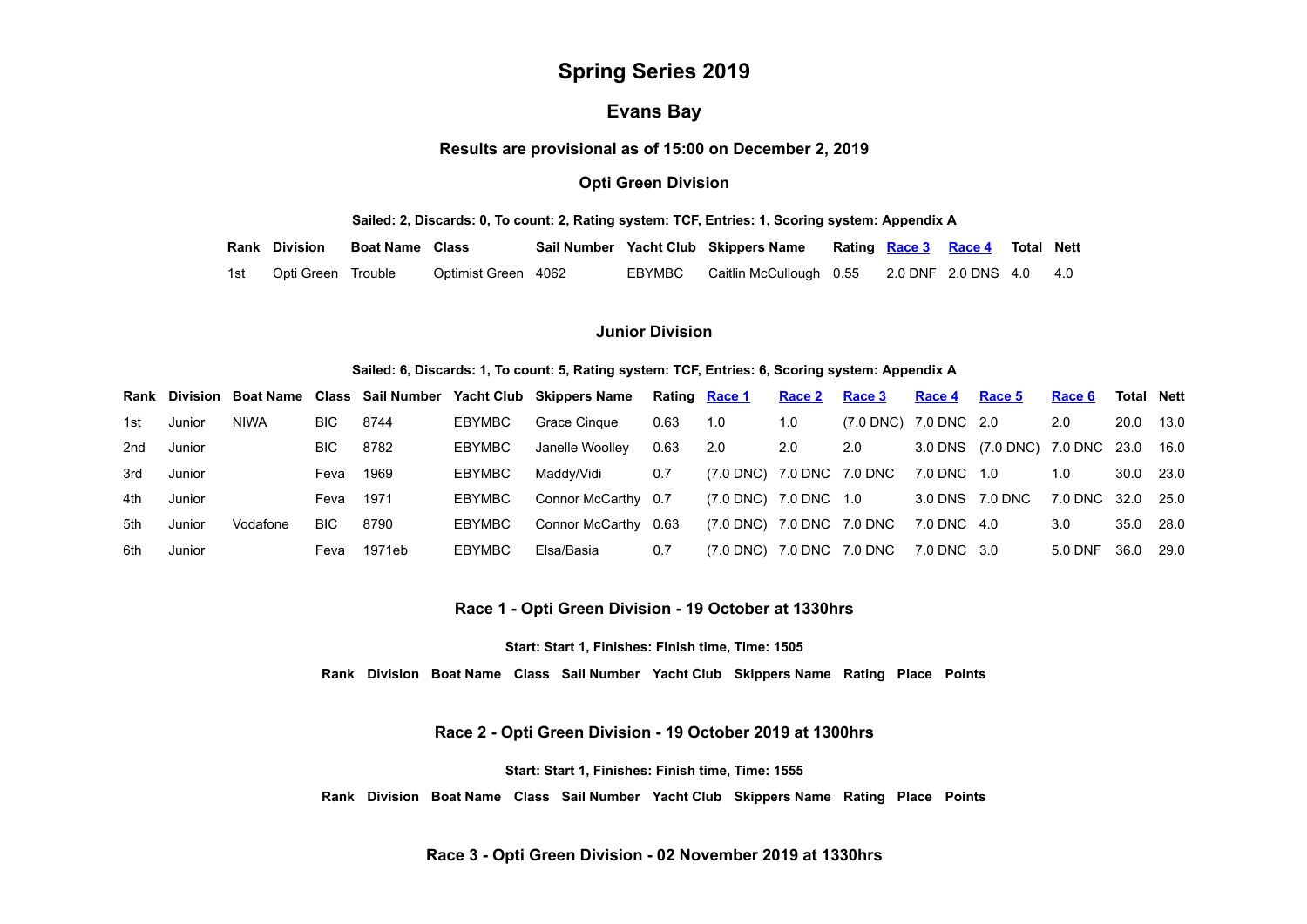#### **Start: Start 1, Finishes: Finish time, Time: 1410**

| <b>Rank Division</b> | <b>Boat Name</b> Class |                     |        | Sail Number Yacht Club Skippers Name | <b>Rating Place Points</b> |         |  |
|----------------------|------------------------|---------------------|--------|--------------------------------------|----------------------------|---------|--|
| Opti Green Trouble   |                        | Optimist Green 4062 | EBYMBC | Caitlin McCullough 0.55              |                            | DNF 2.0 |  |

**Race 4 - Opti Green Division - 02 November at 1330hrs**

**Start: Start 1, Finishes: Finish time, Time: 1530**

<span id="page-1-0"></span>**Rank Division Boat Name Class Sail Number Yacht Club Skippers Name Rating Place Points**

1 Opti Green Trouble Optimist Green 4062 EBYMBC Caitlin McCullough 0.55 DNS 2.0

## **Race 5 - Opti Green Division - 30 Nov 2019 at 1330hrs**

**Rank Division Boat Name Class Sail Number Yacht Club Skippers Name Rating Place Points**

## **Race 6 - Opti Green Division - 30 Nov 2019 at 1330hrs**

**Rank Division Boat Name Class Sail Number Yacht Club Skippers Name Rating Place Points**

#### **Race 1 - Junior Division - 19 October at 1330hrs**

#### **Start: Start 1, Finishes: Finish time, Time: 1505**

<span id="page-1-1"></span>

|   |        |      |          |  | Rank Division Boat Name Class Sail Number Yacht Club Skippers Name Rating Elapsed Corrected Points |  |  |
|---|--------|------|----------|--|----------------------------------------------------------------------------------------------------|--|--|
|   | Junior | NIWA | BIC 8744 |  | EBYMBC Grace Cinque 0.63 0.39:37 0.24:58 1.0                                                       |  |  |
| 2 | Junior |      | BIC 8782 |  | EBYMBC Janelle Woolley 0.63 0:42:41 0:26:53 2.0                                                    |  |  |

#### **Race 2 - Junior Division - 19 October 2019 at 1300hrs**

#### **Start: Start 1, Finishes: Finish time, Time: 1555**

<span id="page-1-3"></span><span id="page-1-2"></span>

|                  |        |      |          |        | Rank Division Boat Name Class Sail Number Yacht Club Skippers Name Rating Elapsed Corrected Points |  |     |
|------------------|--------|------|----------|--------|----------------------------------------------------------------------------------------------------|--|-----|
| $\blacksquare$ 1 | Junior | NIWA | BIC 8744 |        | EBYMBC Grace Cinque 0.63 0:24:19 0:15:19 1.0                                                       |  |     |
| $\overline{2}$   | Junior |      | BIC 8782 | EBYMBC | Janelle Woolley  0.63   0:26:44   0:16:51                                                          |  | 2.0 |

## **Race 3 - Junior Division - 02 November 2019 at 1330hrs**